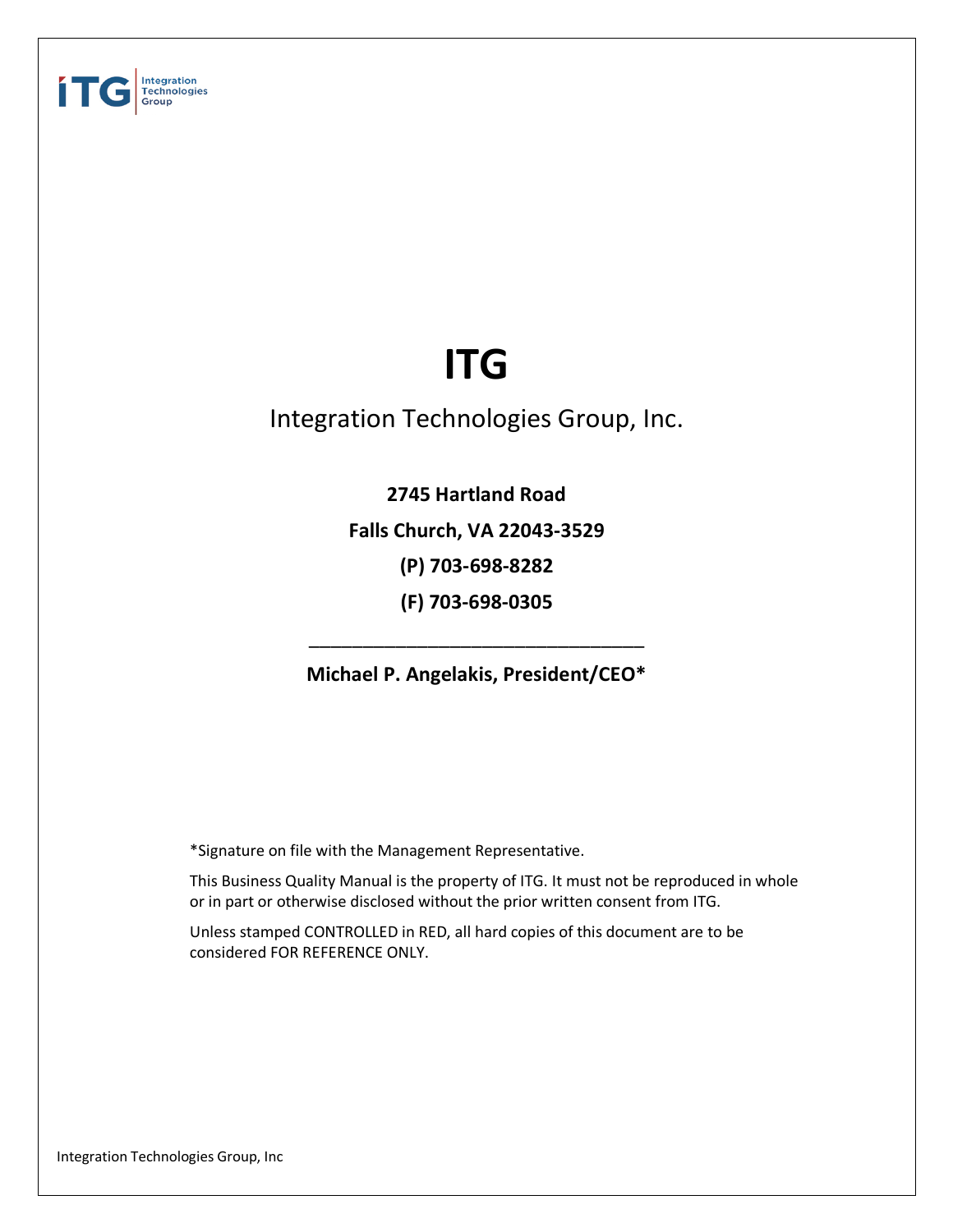### **TABLE OF CONTENTS**

**TEC** Integration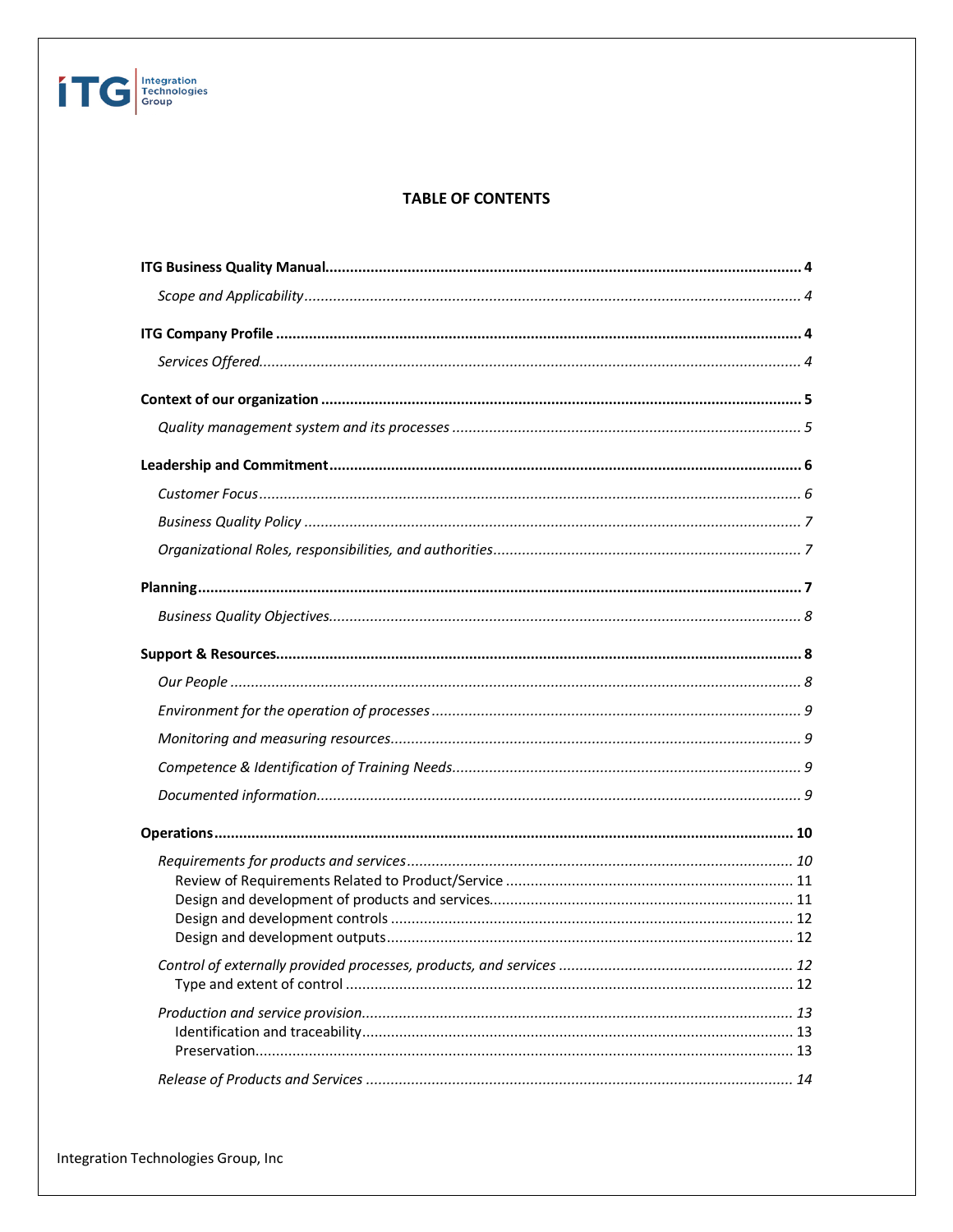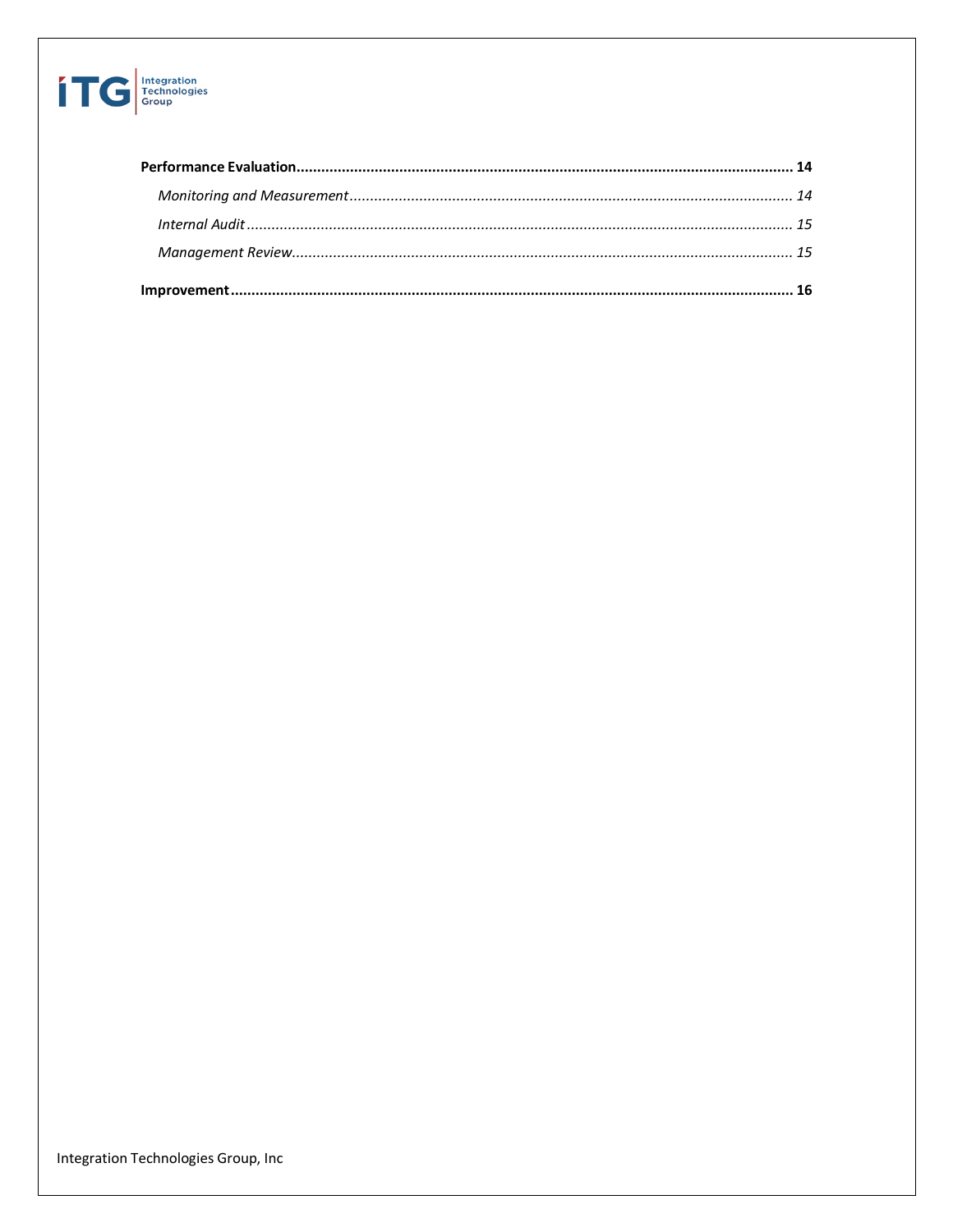

# ITG Business Quality Manual

ITG has issued this Business Quality Manual to demonstrate its commitment to maintaining the provision of quality products and services in an environment that fosters customer satisfaction and continual improvement.

ITG's Business Quality Management System is defined through its core sectors and business support processes. The core sectors include the provision of Best Practices Consulting Services, IT Products and Services, and the development and deployment of Application Software. These are aligned with the goals and strategic direction of the company.

ITG's Business Quality Management System defines its commitment by:

- Addressing customer satisfaction through the effective application of continual improvement and the prevention of nonconformity
- Encouraging employee involvement to achieve customer satisfaction
- Consistently providing products and services that meet customer satisfaction, applicable statutory and regulatory requirements
- Facilitating continual improvement so that a high level of service is maintained

This Business Quality Manual is organized to be consistent with the ISO 9001:2015 structure and provides documentation support, as applicable, for the ISO 20000-1:2011, ISO 27001:2013 registered standards and all CMMI Process Areas.

# Scope and Applicability

This Business Quality Manual provides a high-level view of the business policies and key requirements for each of the business processes and for all ITG activities worldwide. It is the primary reference for all matters dealing with quality. It is available for inspection by our customers, potential customers, and ISO auditors.

# ITG Company Profile

Incorporated in 1984, Integration Technologies Group (ITG) is a full service, systems integration company, which for over the years has provided government, commercial firms and nonprofit/educational organizations with credible, complete and timely information system services including management consulting, installation, maintenance and warranty services for a diverse and vendor extensive group of software, hardware, networks, disability equipment and video teleconference equipment.

# Services Offered

ITG provides system implementation services and support for thousands of computer systems under various public and private entity contracts. ITG technical capabilities cover the entire spectrum of equipment, software, hardware, communication, methodologies, and human resources.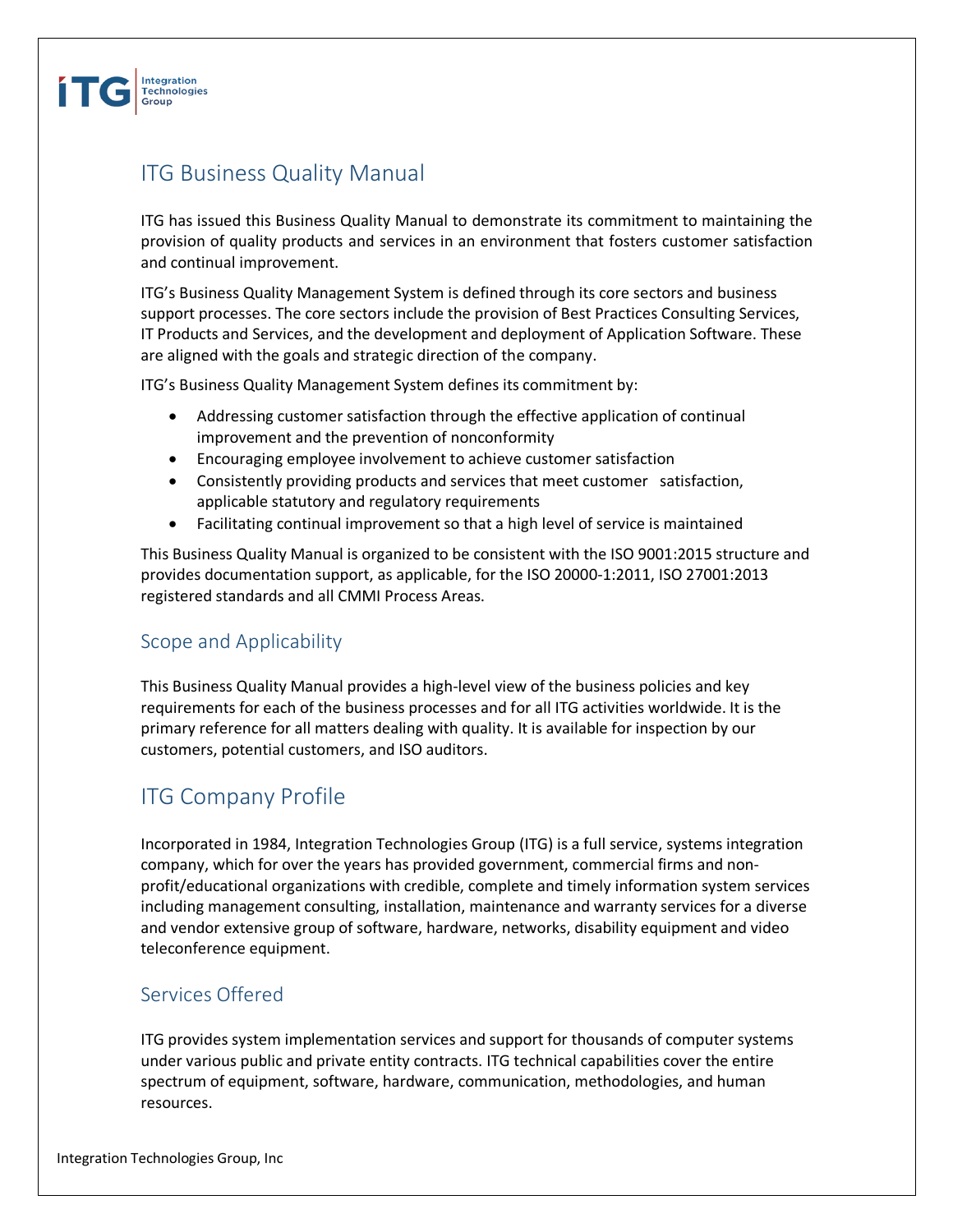

In support of these activities, ITG maintains equipment at over 1,250 locations in the United States and in various international locations. With over 4,000 available field engineers and technicians, ITG is uniquely qualified to provide reliable, high quality system services.

Our experience in providing solutions to unique technical problems, while maintaining compliance with international standards, enables us to extend consulting services to our clients with interest in attaining organizational maturity appraisals (CMMI) and ISO certifications.

# Context of our organization

In order to support the Business Quality Management System, input primarily starts with customer requirements as well as the strategic plans and goals of the organization. ITG establishes a business plan each year that outlines the strategic goals, which is reviewed at least quarterly to assess suitability and to determine if there are any changes.

### Quality management system and its processes

The ITG Business Quality Manual identifies the business processes and is documented in a form that references the associated procedures. In support of the BQMS, each ITG business core unit defines its business processes in process flowcharts. The product/service realization processes describe the entire product/service life cycle from business development through proposal preparation, to service realization and delivery and include all processes necessary for maintaining customer satisfaction. Each individual process flow details the critical activities necessary for ITG to realize and deliver products and services to customers.

Each business department maintains subordinate department-level procedures that implement business practices. ITG strives to use common business practices among all units when such commonality is sensible and beneficial to its customers.

Procedures established by the Business Quality Management System or reference to them, and a description of the sequence and interaction of the processes of the Business Quality Management System.

- **Executive Management** Manages the affairs of ITG.
- **Accounting** Handles invoice review and input, billing for purchase orders, payroll checks and financial statements.
- **Labor Resources Management** Leads hiring efforts, maintains personnel information on staff, and manages all aspects of Labor Resources.
- **Business Development** Develops new business opportunities, maintains customer contacts, procures new contracts, oversight of operations, and keeps up-to-date on trends in the market.
- **Program Management Office** Manages projects and coordinates with other operational groups to fulfill product and service requirements.
- **Software Engineering** Creates, tests, develops and maintains software programs.
- **Purchasing** Generates, approves and issues purchase orders. Maintains relationships with vendors for prices and parts delivery.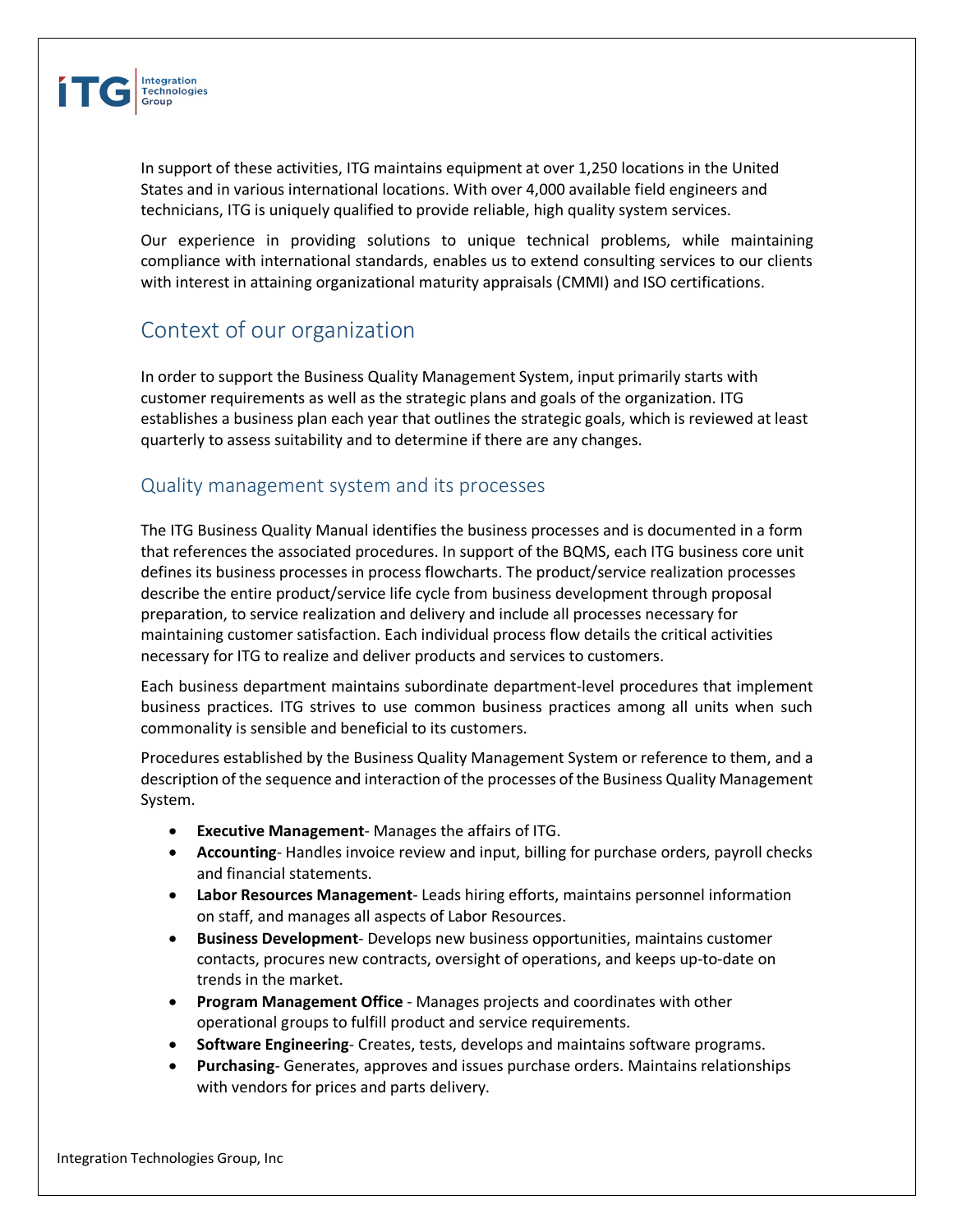

- **Electronic Repairs** Provides in-house service on defective equipment, tests, integrates and researches products and follows required safety procedures.
- **Logistics** Ships and receives equipment to and from vendors and Field Engineers (FEs), researches parts of unknown origin and maintains efficient inventory control.
- **Quality Assurance** Confirms that customers receive high quality service by conducting customer satisfaction surveys on service calls, monitoring the performance of technical account managers, call operators and FEs, conducting internal reviews, preparing reports, addressing customer concerns and resolving problems.
- **Global Support Center** Functional area comprised of technical staff (program managers, Field Engineers (FEs), network support, Technical Account Managers (TAMs), call operators) that ensure high quality delivery of services as per contractual agreements.

The criteria and methods requiring the effective operation and control of ITG business processes are documented and developed in the internal ERP system. ITG demonstrates conformance to its Business Quality Management System and is used to:

- Monitor, measure and analyze the ITG business processes,
- Apply management controls,
- Document applicable measurable objectives,
- Manage document and records control, and
- Ensure the availability of resources and information necessary to support the operation, control and monitoring of the business processes.

# Leadership and Commitment

ITG is committed to the development and improvement of a total Business Quality Management System. This commitment is demonstrated by:

- Communicating to the organization the importance of meeting customer and all regulatory and statutory requirements.
- Establishing the ITG quality policy for total commitment to customer satisfaction and continual improvement.
- Ensuring that quality objectives are established.
- Conducting Management Reviews.
- Ensuring the availability of necessary resources to perform the activities described by the Business Quality Management System. This is accomplished through planning and objective setting.

### Customer Focus

ITG management ensures that customer needs and expectations are determined, converted into requirements and fulfilled with the aim of meeting or exceeding those expectations. While ITG management is committed to pursuing total customer satisfaction, ITG also meets all of its service obligations including regulatory and statutory requirements.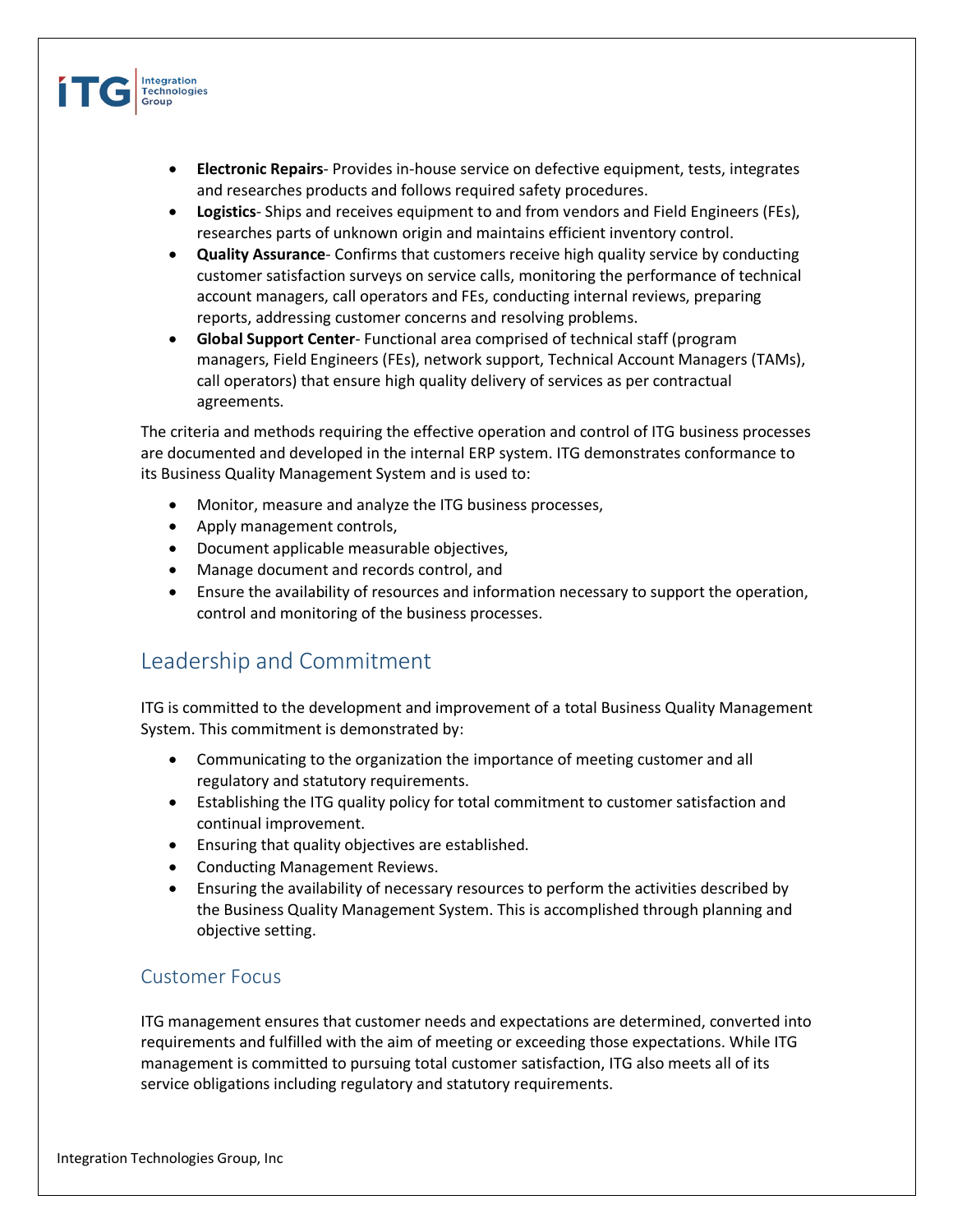

Any risks and opportunities that may impact conformity of products and services are addressed to ensure customer satisfaction is achieved.

# Business Quality Policy

ITG management has defined and documented its basic philosophy which is:

### **The customer will be satisfied. We always strive to ensure that our customers are satisfied and to continually improve our methodologies to achieve this goal.**

This basic business philosophy is relevant to ITG's organizational goals and to meeting the needs and expectations of its customers and applicable requirements. This philosophy has been communicated to all employees and ITG ensures that its business philosophy is understood. This is accomplished through communications, distribution of a variety of literature and monitoring of customer satisfaction and organizational objectives and metrics.

Quality concepts are integrated into ITG's company culture. ITG's business philosophy is implemented through documentation and training. It is maintained through audits, corrective action, improvements, and measurements, which are reviewed for suitability, adequacy and effectiveness.

# Organizational Roles, responsibilities, and authorities

Functions and their interrelations within the company, including responsibilities and authorities, are defined and communicated in order to facilitate effective business quality management.

ITG ensures that the responsibility, authority and interrelationship of personnel who manage, perform and verify work affecting quality are defined and documented, particularly for personnel who need the organizational freedom and authority to:

- Initiate action to prevent the occurrence of any nonconformity relating to process, product, service and business systems,
- Initiate, recommend or provide solutions through designated channels,
- Verify the implementation of solutions, and/or
- Control further processing, delivery or installation of nonconforming product until the deficiency or unsatisfactory condition is corrected.

# Planning

ITG identifies risks, action items, and preventive actions to eliminate the causes of potential nonconformities to preclude occurrence. Appropriate sources of information such as processes and work operations which affect product quality, concessions, audit results, business planning, records, service reports and customer complaints are analyzed to detect risks and opportunities along with required follow up action.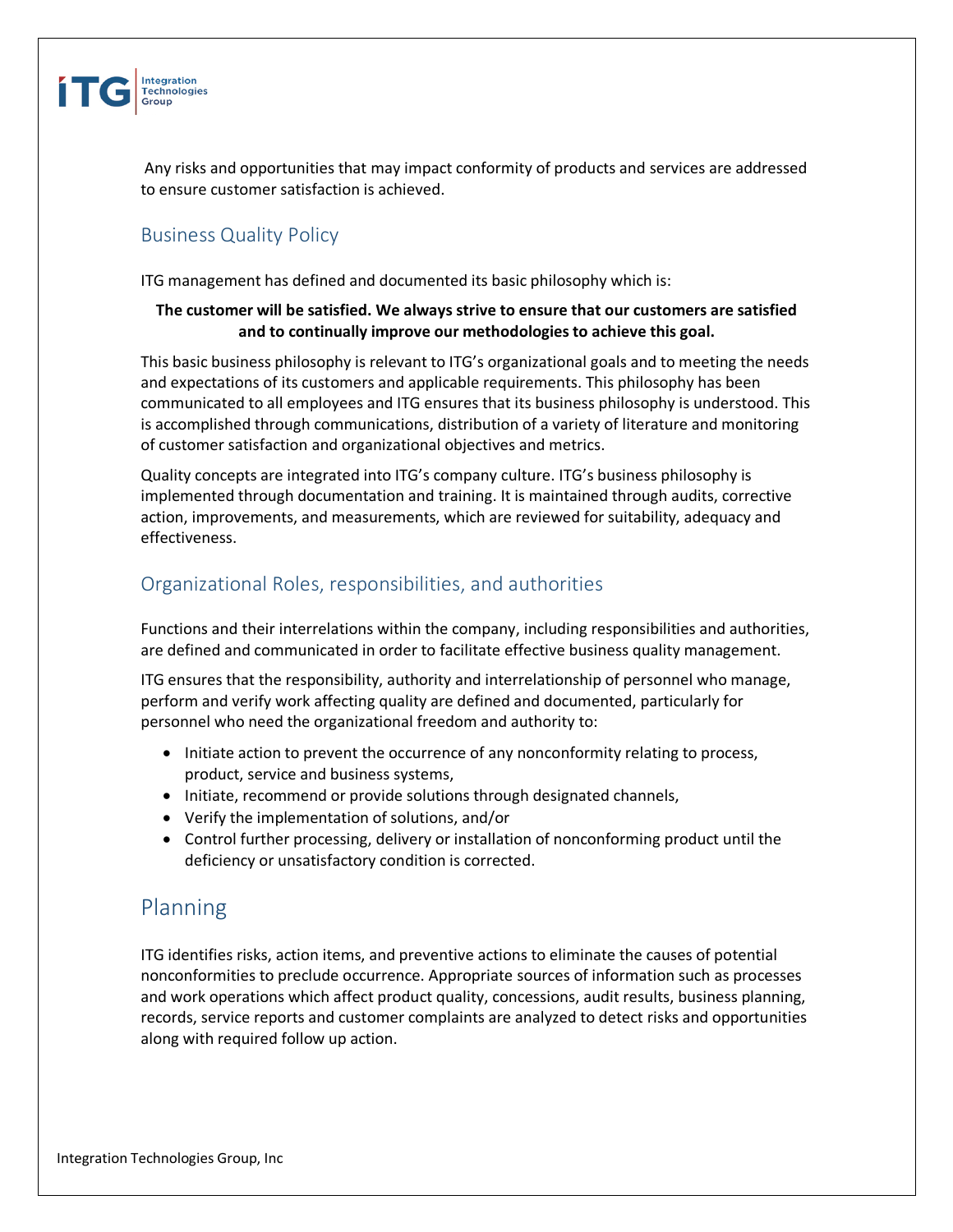

# Business Quality Objectives

The goals and objectives are derived from the ITG business philosophy. ITG management establishes business objectives at all relevant functions and levels within the company.

Business objectives include those needed to meet all contract requirements. The top level business goals include:

- The uninterrupted support of our customers' mission
- The production of maximum quality products and services
- The promotion of an efficient, effective and enjoyable working environment
- The attainment of positive, increasing financial results
- The improvement of the Company's competitiveness
- The encouragement of innovation and technological advancement
- The implementation of practices that enhance the Company's intrinsic value, lead to continual improvement, and assure customer satisfaction and loyalty

A summary of the "smart objectives" in connection with our continual improvement plan:

- Maintain high customer satisfaction and SLA compliance;
- Manage capacity, expenditures, and project performance
- Manage Project Performance, Customer Perception
- Manage expenditures, investments
- Minimize DOA parts
- Minimize hold time for calls
- Minimize employee turnover
- Meet timesheet compliance with accurate reporting
- Reduce subcontract costs to increase profitability

# Support & Resources

ITG reviews the capabilities and constraints on existing internal resources through capacity planning and monitoring and periodic management reviews, including executive, sales, and operations meetings.

### Our People

ITG personnel are evaluated as being competent on the basis of applicable education, training, skills and experience. Personnel assigned to perform internal audits are properly trained by having completed either a certified Internal Quality Systems Auditor course or through mentored sessions with team leads, which is reviewed and signed off as on-the-job training, once deemed effectively completed.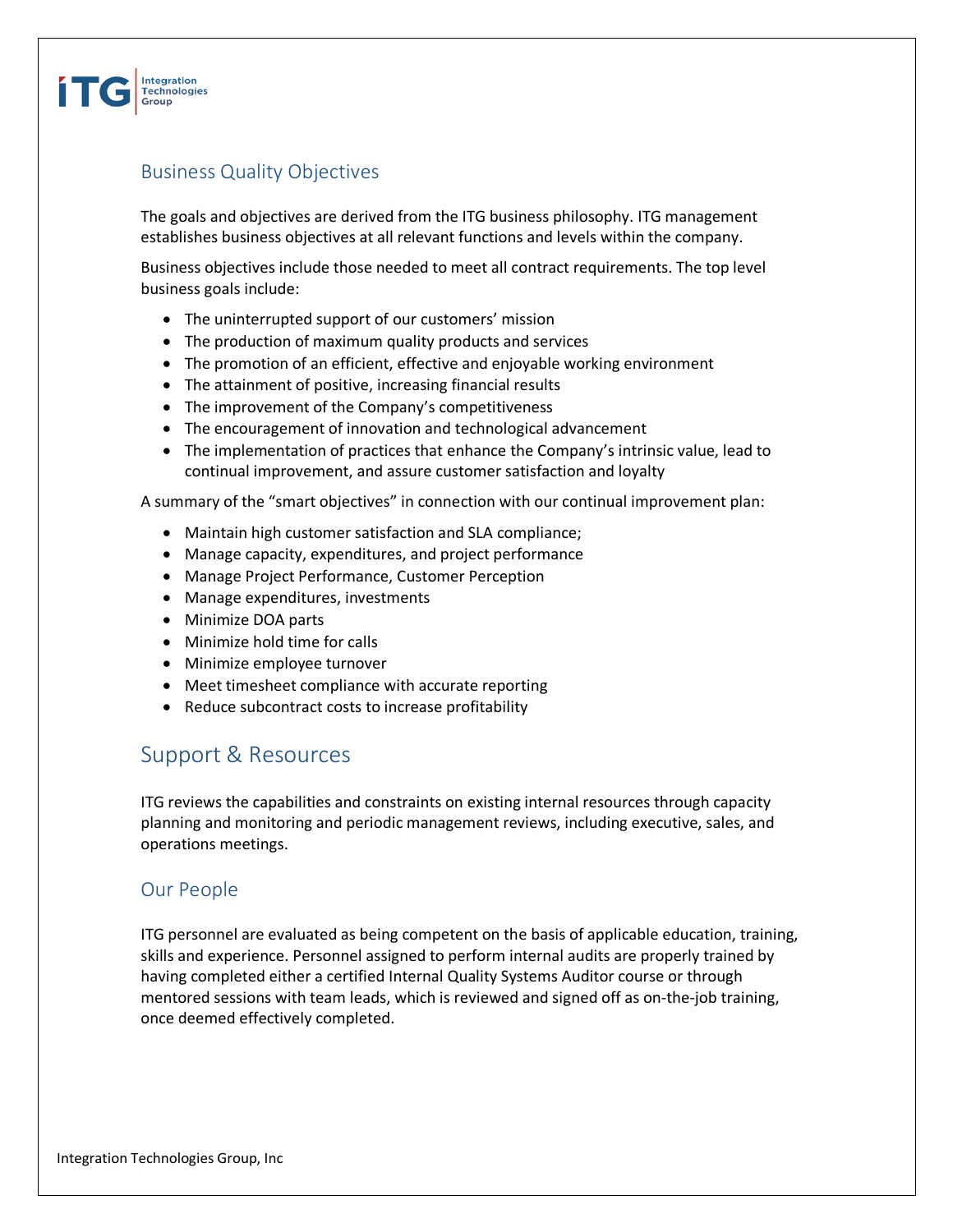

# Environment for the operation of processes

ITG management identifies and manages the human and physical factors of the work environment needed to achieve conformity of contracted services. Process Owners independently or with input from employees determine whether physical attributes of the work environment need to be modified to ensure adequate working conditions..

### Monitoring and measuring resources

ITG determines the monitoring and measuring resources and the tools and devices needed to provide evidence of conformity of product and services to requirements. ITG has established processes to ensure that monitoring and measurement can be carried out and are carried out in a manner that is consistent with the monitoring and measurement requirements.

# Competence & Identification of Training Needs

It is the policy of ITG to determine the skill set necessary for each job category and to provide for the training of all personnel performing activities affecting quality. The effectiveness of actions taken is evaluated as a part of the biannual management review as well as annual performance reviews. ITG ensures that its personnel are aware of the relevance and importance of their activities and how they contribute to the achievement of the quality objectives.

The strategic training plan reflects the company's anticipated training needs as it grows and continues to be competitive in the industry. The company's tactical training plan and needs are identified by executive management and the training is implemented under the auspices of the Training and Certifications Management Review Board.

# Documented information

ITG maintains documented information, in the form of documents and records in support of our Business Quality Management System. Documents describe criteria, methods, detail activities, responsibilities, and the quality assurance measures that are required to ensure the effective operation and control of the ITG business processes. It also includes other documentation required by ITG to ensure the effective operation and control of its business processes.

All documents and data that relate to the requirements of the Business Quality Management System and the ISO standard are reviewed and approved for suitability prior to use or release. Where use is made of an automated system special attention is paid to appropriate review, approval, access, distribution and archiving procedures.

#### **Document and Data Changes**

Changes to documents and data are reviewed and approved by the same function/process that performed the original review and approval unless specifically designated otherwise. Access to appropriate background information is provided. The nature of the change is recorded or, when practical, changes highlighted or explained in the document and/or attachments.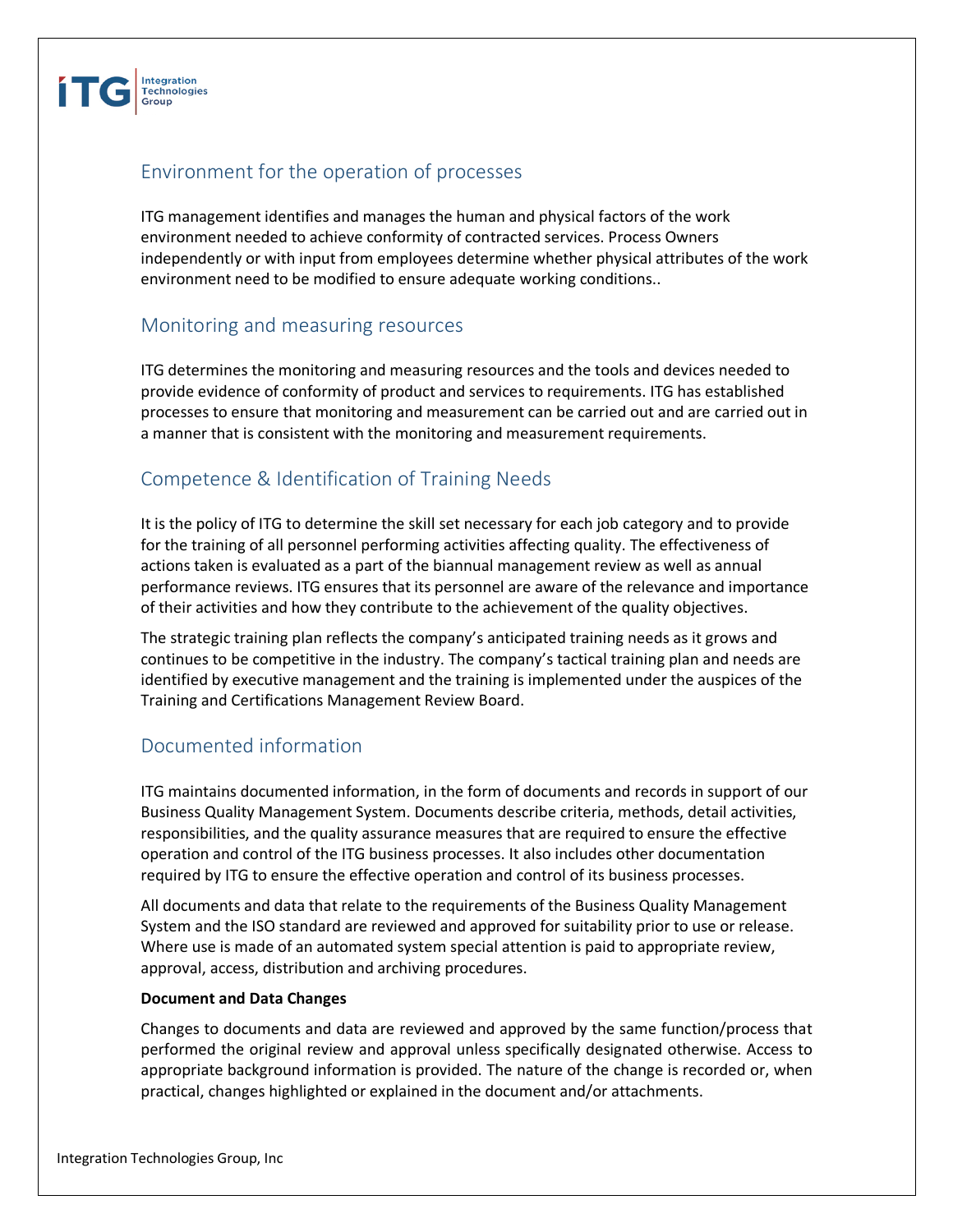

### **Control of Records**

All business records are legible, stored and retained in such a manner that they are readily retrievable from a suitable environment to minimize damage or deterioration and to prevent loss. Control provides for the identification, collection, indexing, access, retrieval, filing, storage, maintenance, retention and disposition of records.

# **Operations**

ITG plans and re-engineers all processes as necessary for continuous improvement. It is our policy to monitor progress using metrics that are aligned with our business objectives. We collect performance, customer satisfaction and financial data and make that data available to management as a basis for improvement recommendations and actions. We use that data to make decisions based on defined criteria.

Further, consideration is given to the following activities as appropriate in meeting the specified requirements for contracted services:

- Controls, processes, documents, equipment, fixtures, total production resources, and skills that are needed to achieve the required quality have been identified and acquired.
- Deliveries of service, production processes, installation, servicing, inspections and test procedures, and the applicable documentation have been assessed for compatibility.
- Delivery of service, production process, installation, servicing, inspection and test procedures and applicable documentation has been assessed for compatibility.
- Selection of quality control, inspection and testing techniques, including the development of new techniques, are chosen and implemented as necessary.
- Suitable verification, validation, monitoring, inspection and test activities at appropriate stages of the product/service realization have been identified and documented and acceptance criteria determined, as applicable.
- Identification of records has been made and the records are being maintained as described in documented procedures.

# Requirements for products and services

ITG has identified and implemented arrangements for communication with customers relating to:

- Product information
- Enquiries, contracts of order handling, including amendments,
- Handling or controlling customer property,
- Establishing contingency plans when necessary, and
- Customer feedback, including complaints.

Prior to submitting a proposal for a contract, order receipt, contract initiation, GSA schedule or work commencement, ITG determines, as applicable, customer requirements including service and/or product requirements specified by the customer, e.g.:

• Requirements for availability, delivery and support,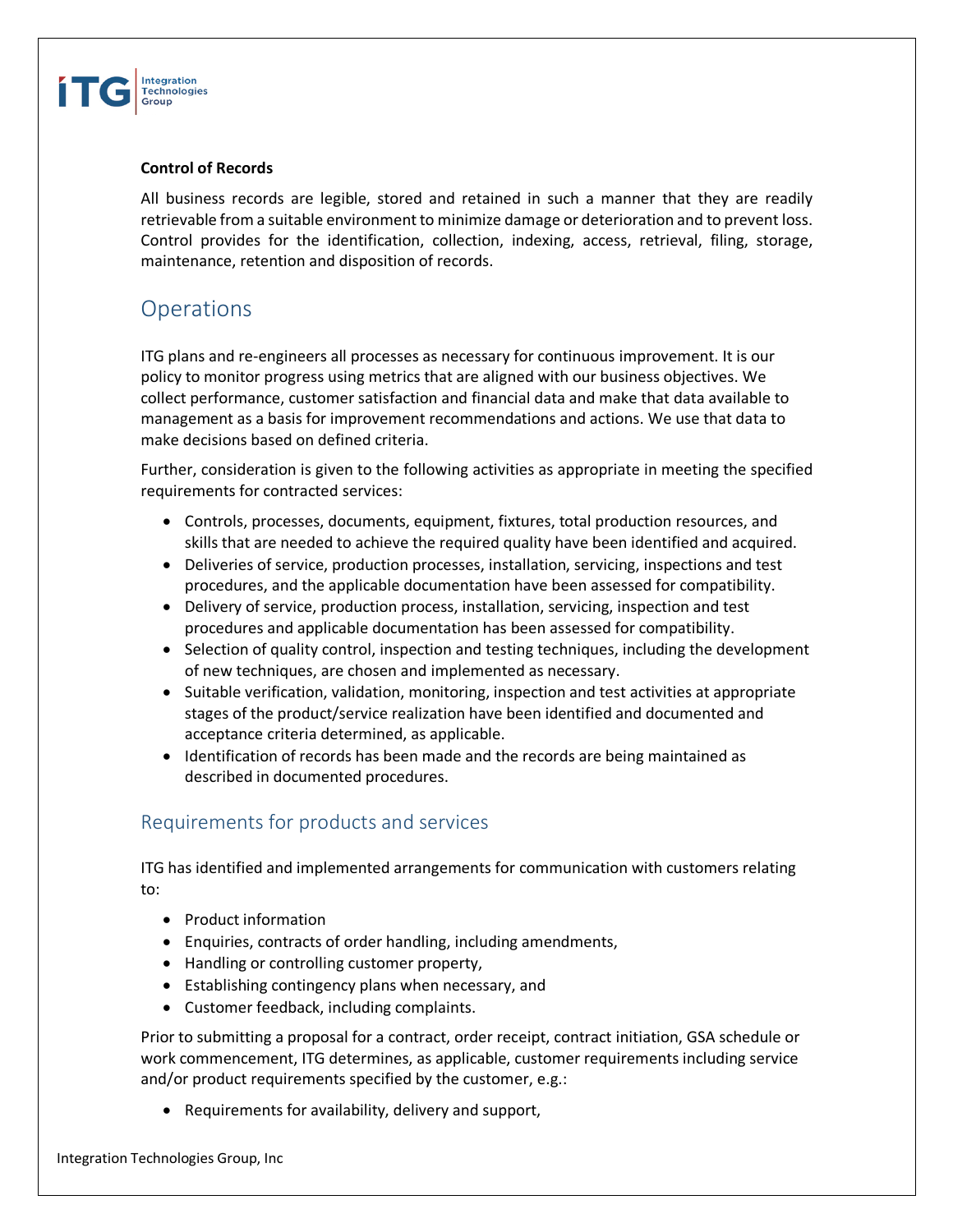

- Contract requirements not specified by the customer but necessary for intended or specified use,
- Obligations related to the contract, including regulatory and legal requirements, and
- Any additional requirements determined by ITG.

### Review of Requirements Related to Product/Service

It is the policy of ITG to ensure that customer requirements are fully understood and that ITG has the capability to meet them.

#### **Review**

Before the submission of a proposal or the acceptance of a customer requirement, the contract or order is reviewed by ITG to ensure that:

- Requirements are adequately defined and documented including those not stated but necessary for intended use or defined by ITG,
- Statutory and regulatory requirements are met,
- Differences between the contract requirements and those in the proposal or quotation are resolved,
- ITG has the capability and capacity to meet contract or order requirements, and
- If an order is received verbally, ITG ensures that the order requirements are agreed upon before acceptance and ITG documents such statements as requirements.

### Design and development of products and services

ITG plans and controls the design and development of products and services. During the design and development planning, ITG determines the:

- Design and development stages/phases based on complexity,
- Review, verification and validation measures that are appropriate to each phase,
- Responsibilities and authorities for design and development,
- Resources needed, the need to control interfaces, involvement and level of control expected of customers and users,
- Requirements for subsequent provision of products and services, and
- The documented information necessary to demonstrate that design and development has been met.

ITG determines the inputs related to product requirements and maintains records. These inputs are based on customer/contract requirements and include, as applicable:

- Functional and performance requirements,
- Applicable statutory and regulatory requirements or standards or codes of practice,
- Information derived from previous similar designs, where applicable, and
- Requirements essential for design and development including potential consequences of failure due to nature of product or service.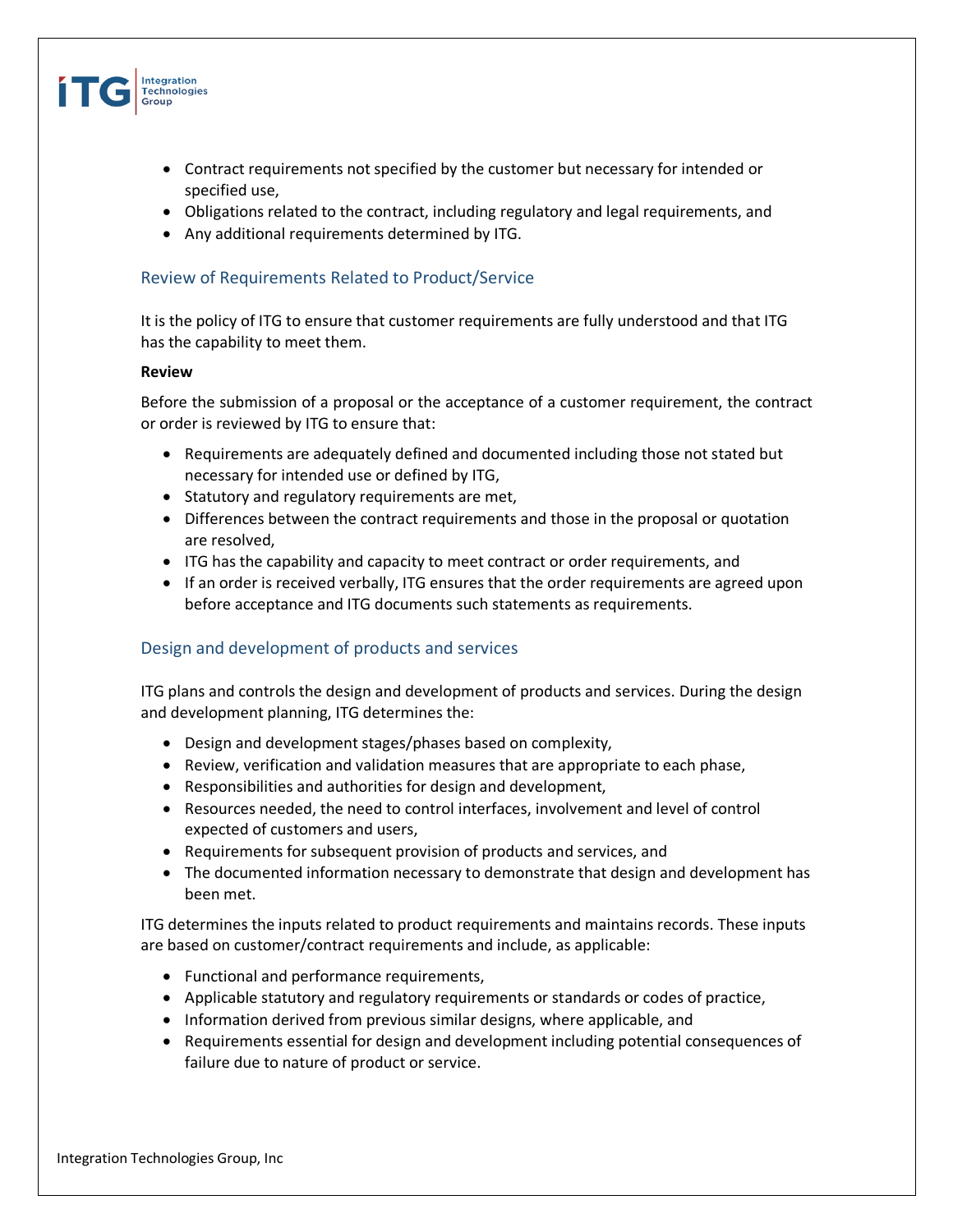

### Design and development controls

ITG ensures that at suitable stages, systematic reviews of design and development are performed in accordance with planned arrangements to

- The results to be achieved are defined,
- Reviews are conducted to evaluate that the results of design and development are able to meet requirements,
- Verification and validation is performed and that any problems from these reviews are identified along with proposed necessary actions.
- Specify the characteristics that are essential for intended use and identify any problems and propose necessary actions.

ITG performs design and development validation in accordance with planned arrangements to ensure that the resulting product/service is capable of meeting the requirements for the specified application or intended use, where known. Wherever practicable, validation is competed prior to the delivery or implementation of the product/service.

### Design and development outputs

ITG ensures that the outputs of design and development are provided in a form that enables verification against the design and development input and is approved prior to release. Typical design and development outputs at ITG, as applicable:

- Meet the input requirements for design and development,
- Evaluate the ability of the results of design and development input to adequately meet requirements in the provision of products and services,
- Specify the characteristics of the product that are essential for its safe and intended use,
- Provide appropriate information for purchasing, production and for service provision,
- Include monitoring and measuring requirements as appropriate
- Contain or reference acceptance criteria, and
- Include software documents, reports, and training curricula.

# Control of externally provided processes, products, and services

ITG ensures that externally provided products and subcontracted services conform to requirements and are purchased from approved sources. ITG determines the controls required when products or services are incorporated into the organization's products and services, when directly provided to the customer, or when a process or part of a process is provided by an external provider. Effective with the approval of this business manual, all current suppliers are considered approved, based on previously demonstrated capability and performance.

### Type and extent of control

ITG ensures that suppliers are selected on the basis of their ability to meet specified requirements including the business quality management requirements and any specific quality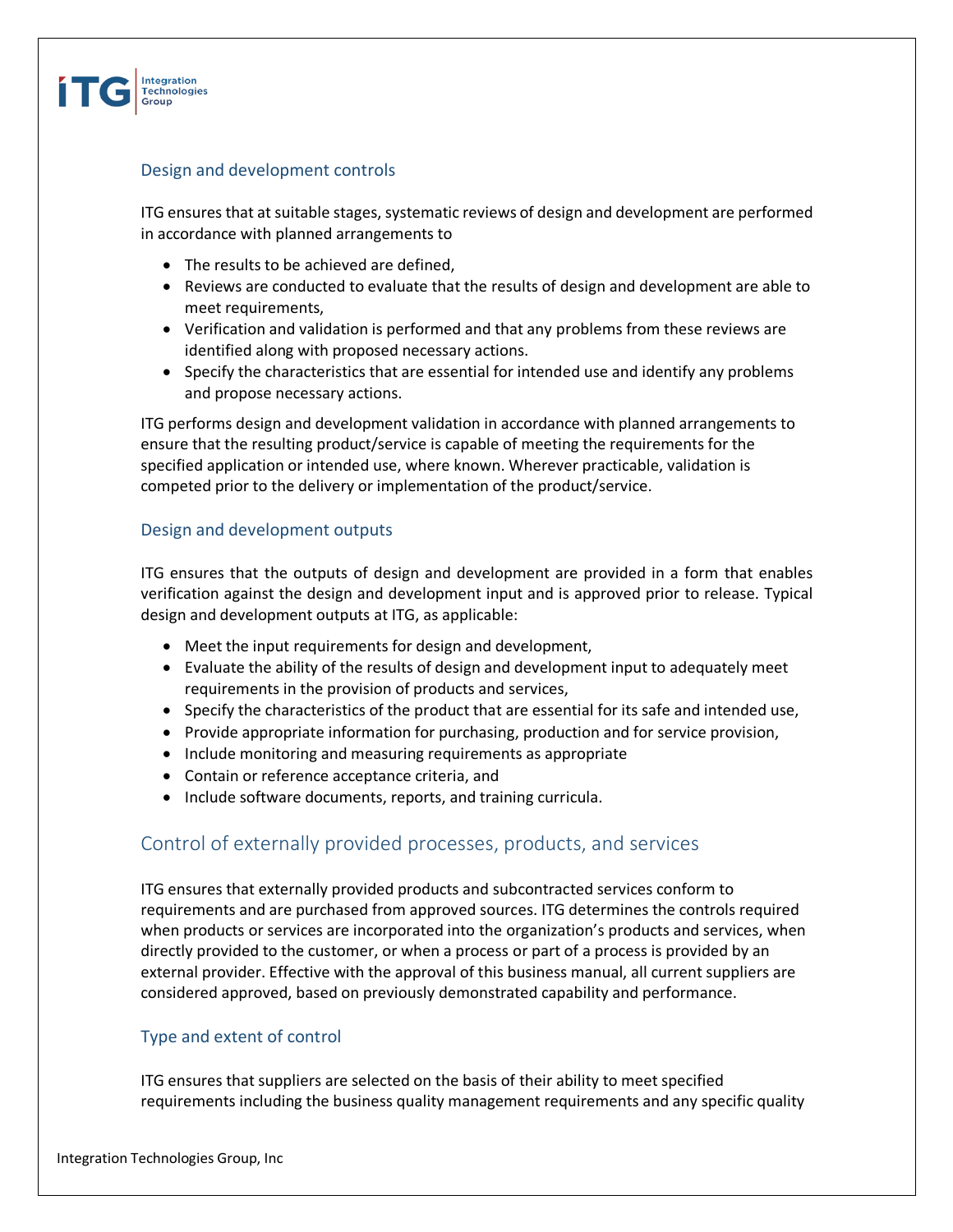

assurance requirements. Criteria for their selection, evaluation, reevaluation and deselecting have been established as a part of the business quality management process.

These suppliers are routinely evaluated for continued performance through the contract administration process or other appropriate means, and records of these evaluations are maintained. This requirement is also in effect for customer specified suppliers.

ITG has established and maintains records of acceptable suppliers.

#### **Teaming Arrangements**

Most contracted services undertaken by ITG are complex and require other business entities as teammates. Generally at proposal preparation time, these teammates are evaluated and selected on the basis of their ability to meet specified contract requirements and are subject to other provisions as described in the supplier evaluation section above.

### Production and service provision

ITG identifies and plans production processes to ensure that these processes are carried out under controlled conditions. All current equipment and processes, together with the work environment, are approved for use based on previously demonstrated capability and use.

Subsequent to a successful contract review and order analysis, the requirements are passed to business units for preparation of transition and contract execution plans. These plans are executed and contracted services are delivered under controlled conditions.

•

### Identification and traceability

ITG ensures that a product is adequately identified, where appropriate, by suitable means throughout production and service operations. Where required by contract, ITG provides product traceability.

ITG identifies the status of a product with respect to measurement and monitoring requirements of each contract. The identification of inspection and test status is maintained throughout production of the product to ensure that only products and services that have passed required inspections and tests are dispatched, used or installed. Suitable means of identification are in place throughout the process. Tags, labels, and inspection logs are all used as appropriate in accordance with applicable work instructions.

#### Preservation

ITG preserves conformity of a product with customer requirements during internal processing and delivery to the intended destination. This includes identification, handling, packaging, storage, and protection. This also applies to the constituent parts of a product.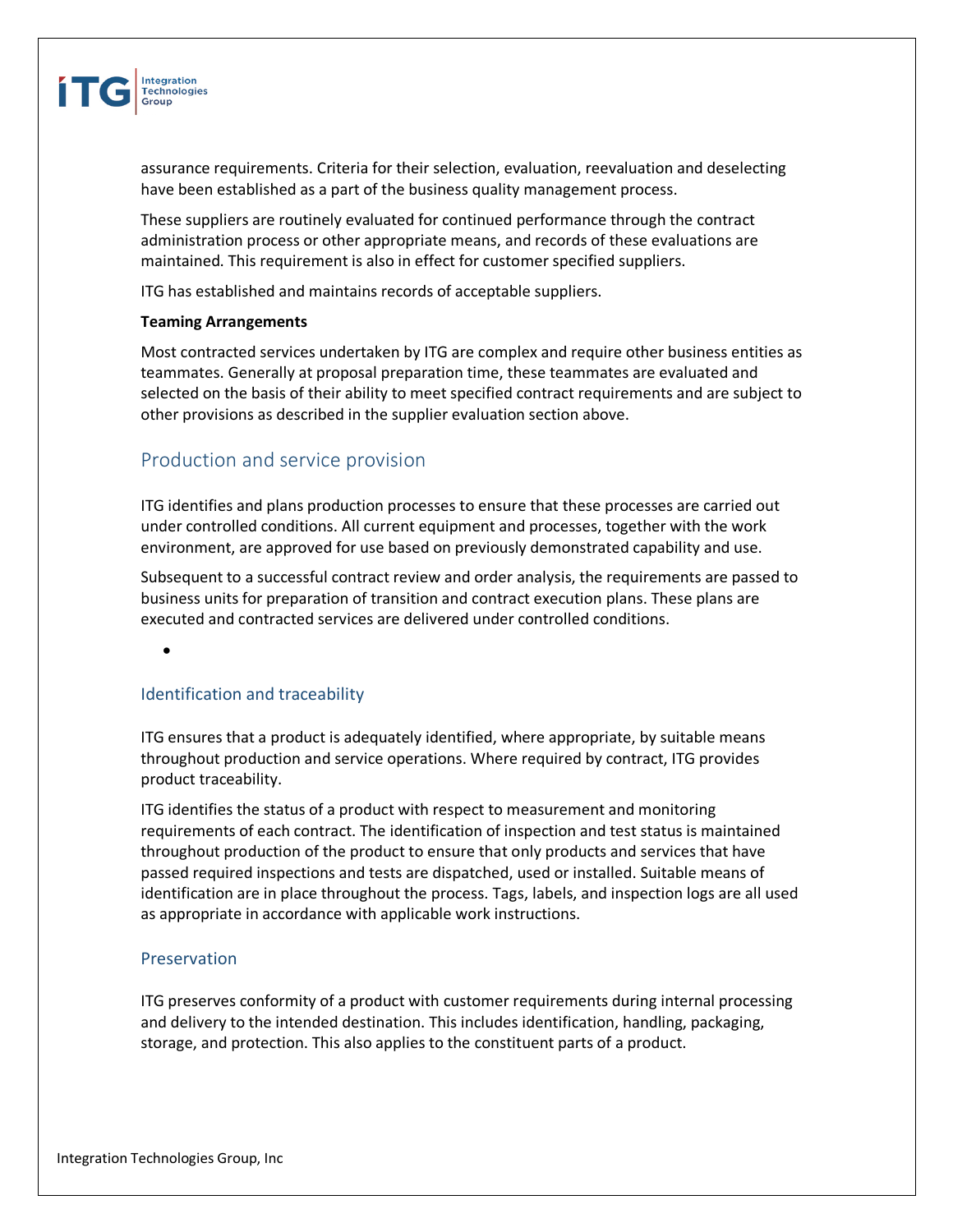

# Release of Products and Services

ITG has identified and implemented the activities necessary for verification of purchased products and/or services to ensure that purchase specifications are met.

ITG ensures that incoming material is not used or processed until it has been inspected or otherwise verified to specified requirements. Verification of conformance is in accordance with the quality planning database and/or documented procedures.

### **Verification by the Customer**

Where specified in the contract, the customer or its representative is afforded the right to verify, at ITG or at the supplier's premises that purchased product conforms to specified requirements.

ITG monitors and measures the characteristics of a product to verify that product requirements are met. This is carried out at appropriate stages of the product realization process. Evidence of conformity with product acceptance criteria is documented and records indicate the authority responsible for product release.

### **Final Inspection and Testing**

The quality plan and/or documented procedures for final inspection and testing requires that all specified inspections and tests, including those specified on receipt or in process, be carried out and that results meet specified requirements.

# Performance Evaluation

ITG defines, plans and implements measurement and monitoring activities needed to ensure conformity to specified requirements and achieve improvements. This includes the determination of the need for, and use of, applicable methodologies including statistical techniques.

### Monitoring and Measurement

ITG reviews annually what processes should be monitored and measured and applies suitable methods for monitoring and measurement of critical processes necessary to meet customer requirements. These methods confirm the continuing ability of each process to satisfy its intended purpose. When planned results are not achieved, corrective action is taken to ensure conformity of the product.

ITG monitors information on customer perception as to whether ITG has met customer requirements as one of the measurements of performance.

ITG collects and analyzes appropriate data to determine the suitability, adequacy and effectiveness of the Business Quality Management System and to identify improvements that can be made. This includes data generated by monitoring and measuring activities and other relevant sources. This analysis is largely performed utilizing data to provide information on: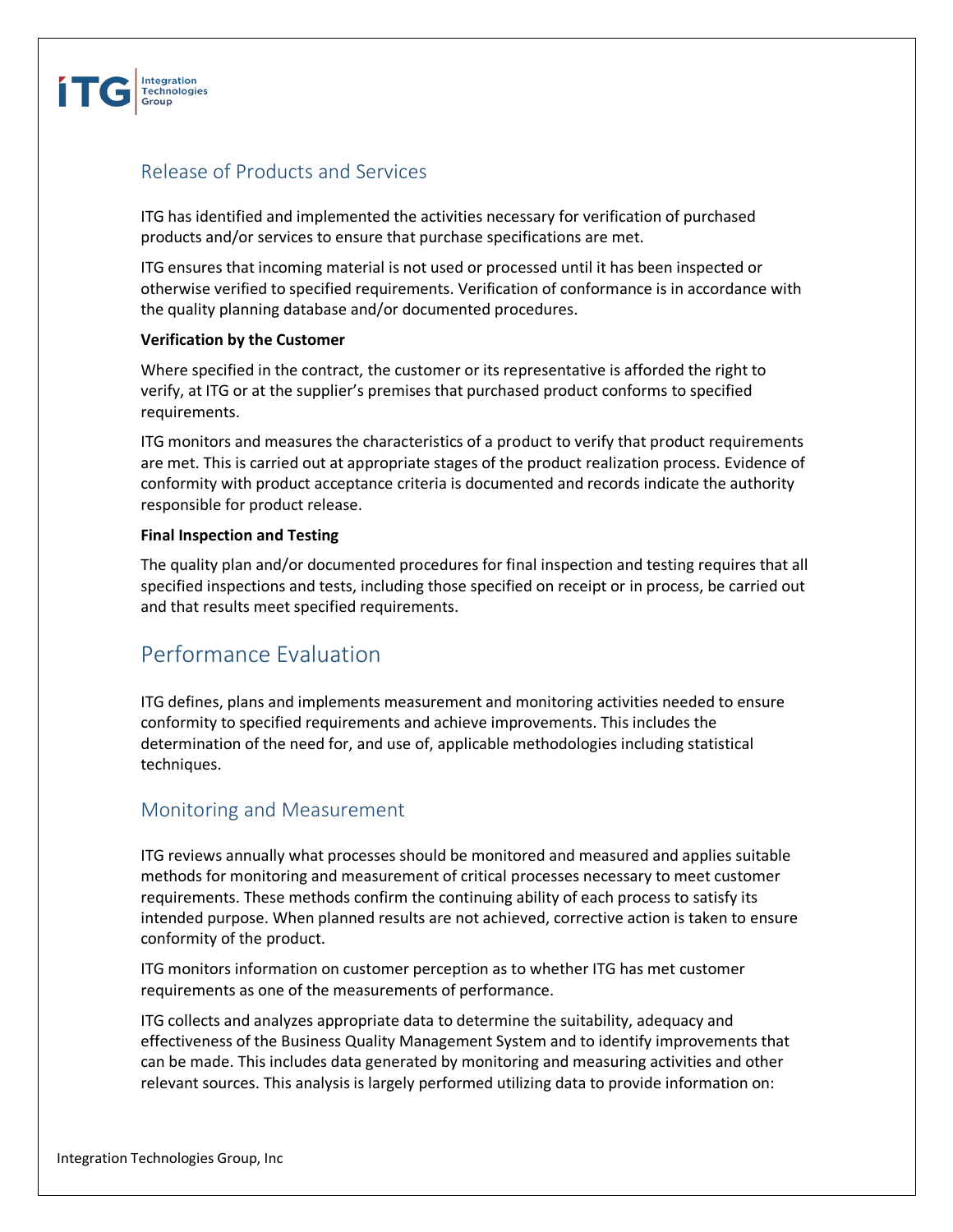

- Conformance of products and services,
- Customer satisfaction and/or dissatisfaction,
- Performance and effectiveness of the BQMS,
- Effectiveness of planning and actions to address risks and opportunities,
- Performance of external providers, specifically suppliers and vendors, and
- Characteristics and trends of processes and products including opportunities for improvement.
- Statistical Techniques

ITG uses statistical techniques to economically establish conformance to specifications. ITG identifies the need for statistical techniques and selects a suitable technique to use for establishing, controlling and verifying process capabilities or product characteristics.

### Internal Audit

Internal quality audits are planned and scheduled on the basis of the status and importance of the processes and activities to be audited, as well as the results of previous audits. Competent personnel independent of those having direct responsibility for the activity being audited carry out the audits. Auditors are objective and impartial.

### Management Review

Management review includes assessing opportunities for improvement and evaluating the need for changes to the company's Business Quality Management System, including business policy and business objectives.

Inputs into the management review include performance and improvement opportunities related to the following:

- Status of actions from previous management reviews
- Changes in external and internal issues relevant to the BQMS
- Information on performance and effectiveness of the BQMS:
- Customer satisfaction and feedback from interested parties
- Assessment of quality objectives
- Process performance and product conformance
- Status of nonconformities and corrective actions
- Monitoring and measurement results
- Results of audits
- Performance of external providers
- Adequacy of resources
- Changes that could affect the Business Quality Management System
- Effectiveness of actions taken to address risks and opportunities
- Opportunities for improvement